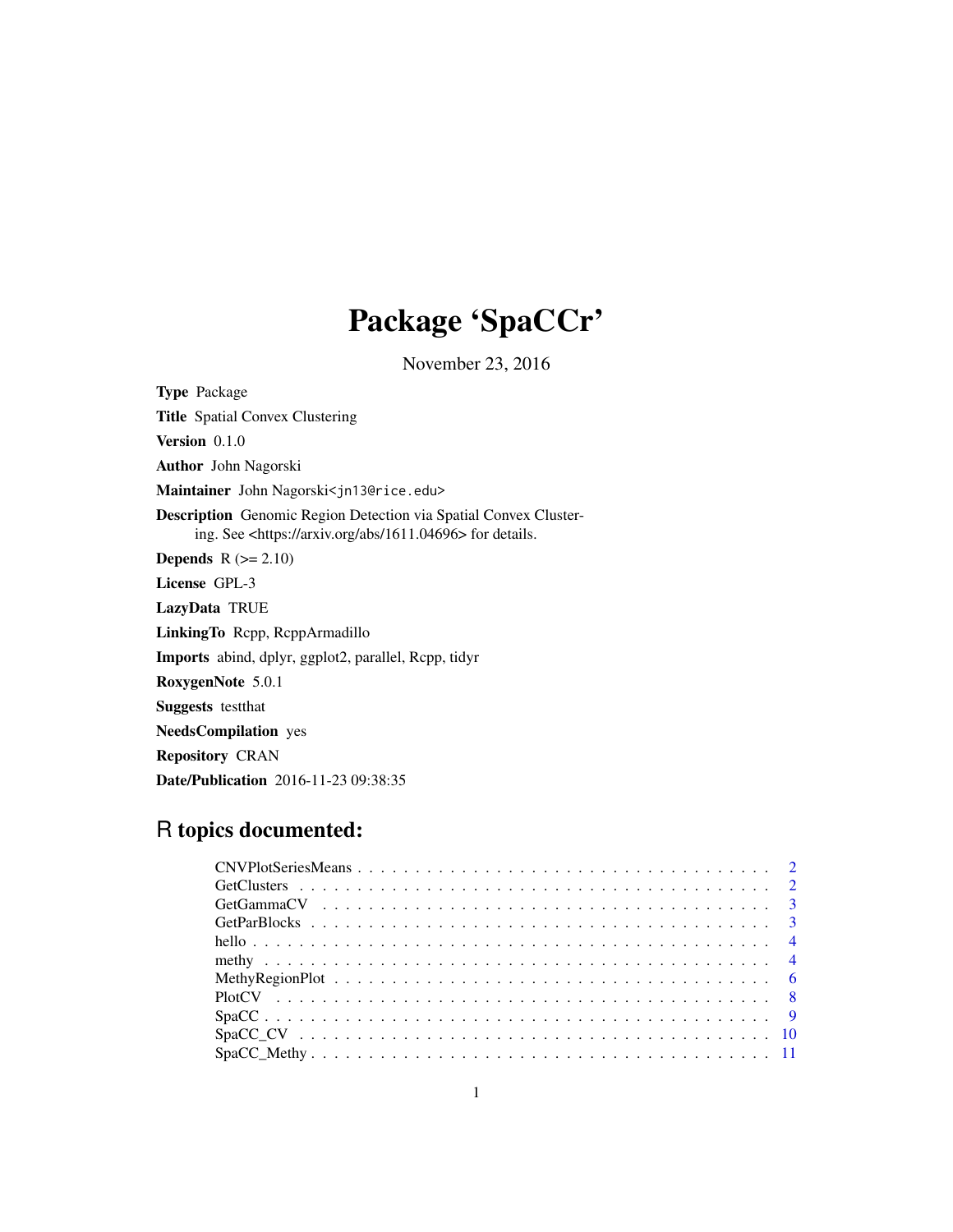#### <span id="page-1-0"></span>2 GetClusters and the contract of the contract of the contract of the contract of the contract of the contract of the contract of the contract of the contract of the contract of the contract of the contract of the contract

| Index |                                                                                                                | - 17 |
|-------|----------------------------------------------------------------------------------------------------------------|------|
|       |                                                                                                                |      |
|       |                                                                                                                |      |
|       |                                                                                                                |      |
|       | $SpaCC\_Missing \ldots \ldots \ldots \ldots \ldots \ldots \ldots \ldots \ldots \ldots \ldots \ldots \ldots 13$ |      |

### CNVPlotSeriesMeans *Plot subjects' copy number data with cluster means overlayed for a single chromosome*

#### Description

Plot subjects' copy number data with cluster means overlayed for a single chromosome

#### Usage

```
CNVPlotSeriesMeans(Location, X, Cluster, NSubj = 3, lowery = -1,
 uppery = 1)
```
#### Arguments

| Location | A vector of length p with chromosomal locations                   |
|----------|-------------------------------------------------------------------|
| X.       | A variable $(p)$ by subject $(n)$ data matrix                     |
| Cluster  | A vector of length p with cluster labels                          |
| NSubi    | A positive integer; number of randomly selected subjects to plot. |
|          | lowery, uppery Scalars; limits for y-axis                         |

#### Examples

NULL

GetClusters *Compute Clusters from fusions*

#### Description

Compute Clusters from fusions

#### Usage

```
GetClusters(V)
```
#### Arguments

V An n by p-1 data matrix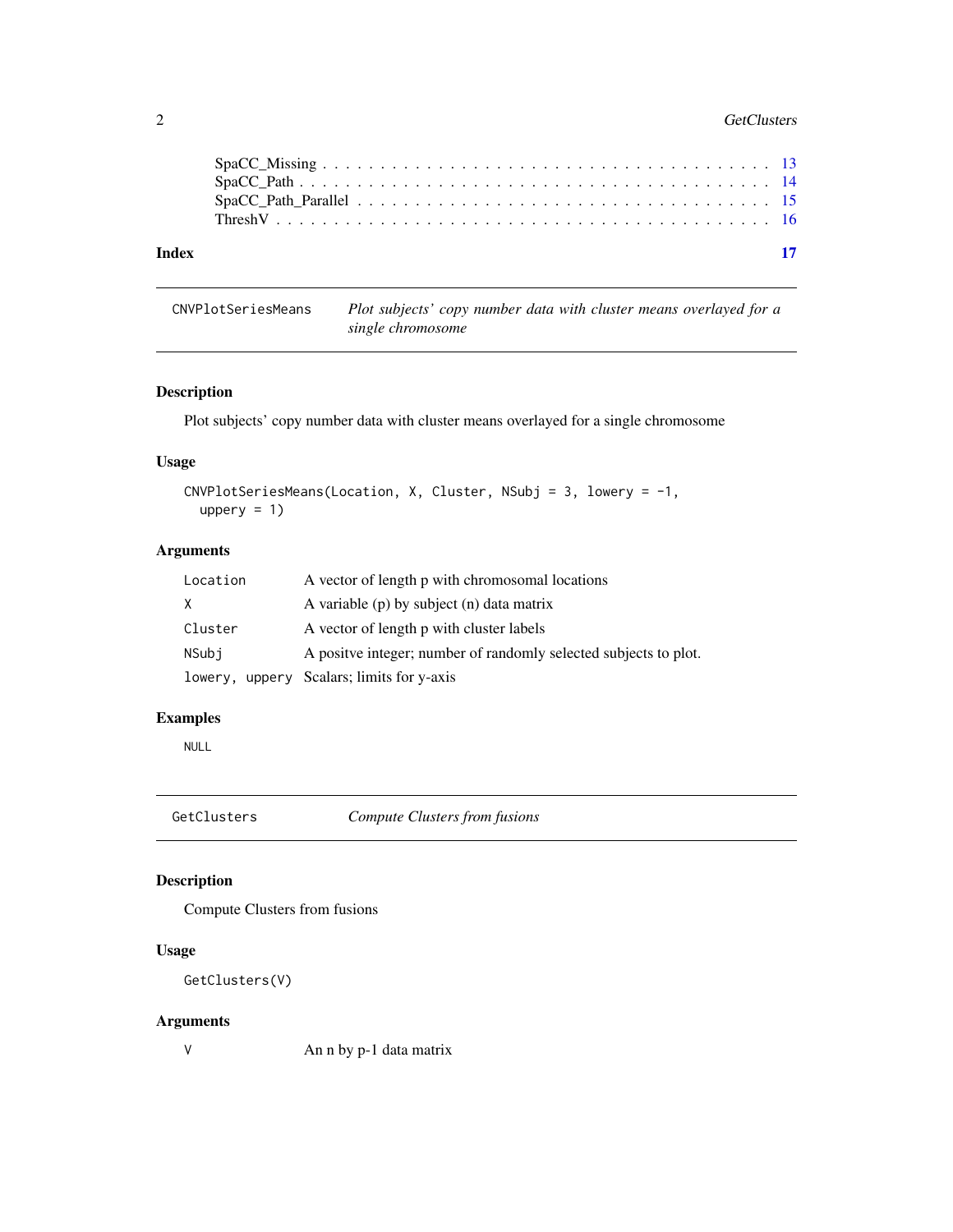#### <span id="page-2-0"></span>GetGammaCV 3

#### Examples

NULL

GetGammaCV *Get optimal cross validated gamma values by various rules*

#### Description

Get optimal cross validated gamma values by various rules

#### Usage

GetGammaCV(ErrMat, rule = 1, gamma.seq)

#### Arguments

| ErrMat    | Matrix of cross validated errors outputted by GetCVErrMat                                                      |
|-----------|----------------------------------------------------------------------------------------------------------------|
| rule      | A number indicating how optimal gamma should be chosen. 1 for minimum cv<br>error, 2 for 1 standard error rule |
| gamma.seq | sequence of regularization parameters used for cross validation.                                               |

#### Value

A scalar. Optimal gamma selected by CV rule.

#### Examples

NULL

| GetParBlocks | Function to compute blocks for parallization; should not be called |  |  |  |
|--------------|--------------------------------------------------------------------|--|--|--|
|              | directly                                                           |  |  |  |

#### Description

Function to compute blocks for parallization; should not be called directly

#### Usage

GetParBlocks(X, w)

#### Arguments

| X | An n by p data matrix                      |
|---|--------------------------------------------|
| W | A vector of positive scalars of length p-1 |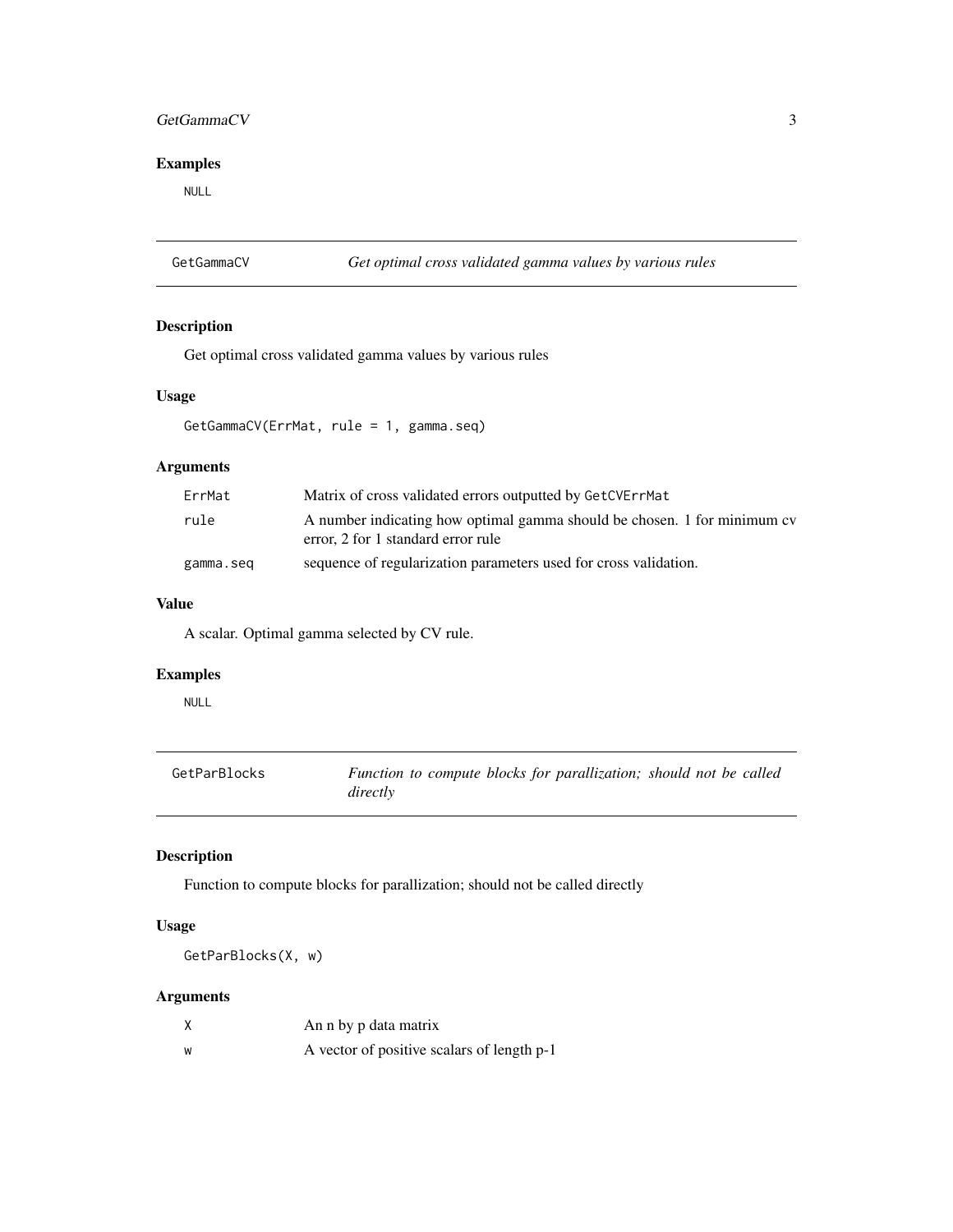<span id="page-3-0"></span>4 a set of the state of the state of the state of the state of the state of the state of the state of the state of the state of the state of the state of the state of the state of the state of the state of the state of the

#### Examples

NULL

| hello                   | Hello, World!                                |  |
|-------------------------|----------------------------------------------|--|
| <b>Description</b>      |                                              |  |
| Prints 'Hello, world!'. |                                              |  |
| <b>Usage</b>            |                                              |  |
| hello()                 |                                              |  |
| <b>Examples</b>         |                                              |  |
| hello()                 |                                              |  |
| methy                   | A subset of methylation data for 50 subjects |  |
| <b>Description</b>      |                                              |  |

A subset of methylation data for 50 subjects

#### Usage

methy

#### Format

A data frame with 1000 rows and 53 columns. Rows are variables and columns are:

ProbeID Varibale ID string

Chromosome Chromosome Number

Genomic\_Coordinate Probe location on chromosome in basepairs

TCGA-A7-A0CE-11A-21D-A10Q-05 Subject ID

TCGA-A7-A0CH-11A-32D-A10Q-05 Subject ID

TCGA-A7-A0DB-11A-33D-A093-05 Subject ID

TCGA-A7-A0DC-11A-41D-A10Q-05 Subject ID

TCGA-BH-A0AY-11A-23D-A10Q-05 Subject ID

TCGA-BH-A0BV-11A-31D-A10Q-05 Subject ID

TCGA-BH-A0DZ-11A-22D-A10Q-05 Subject ID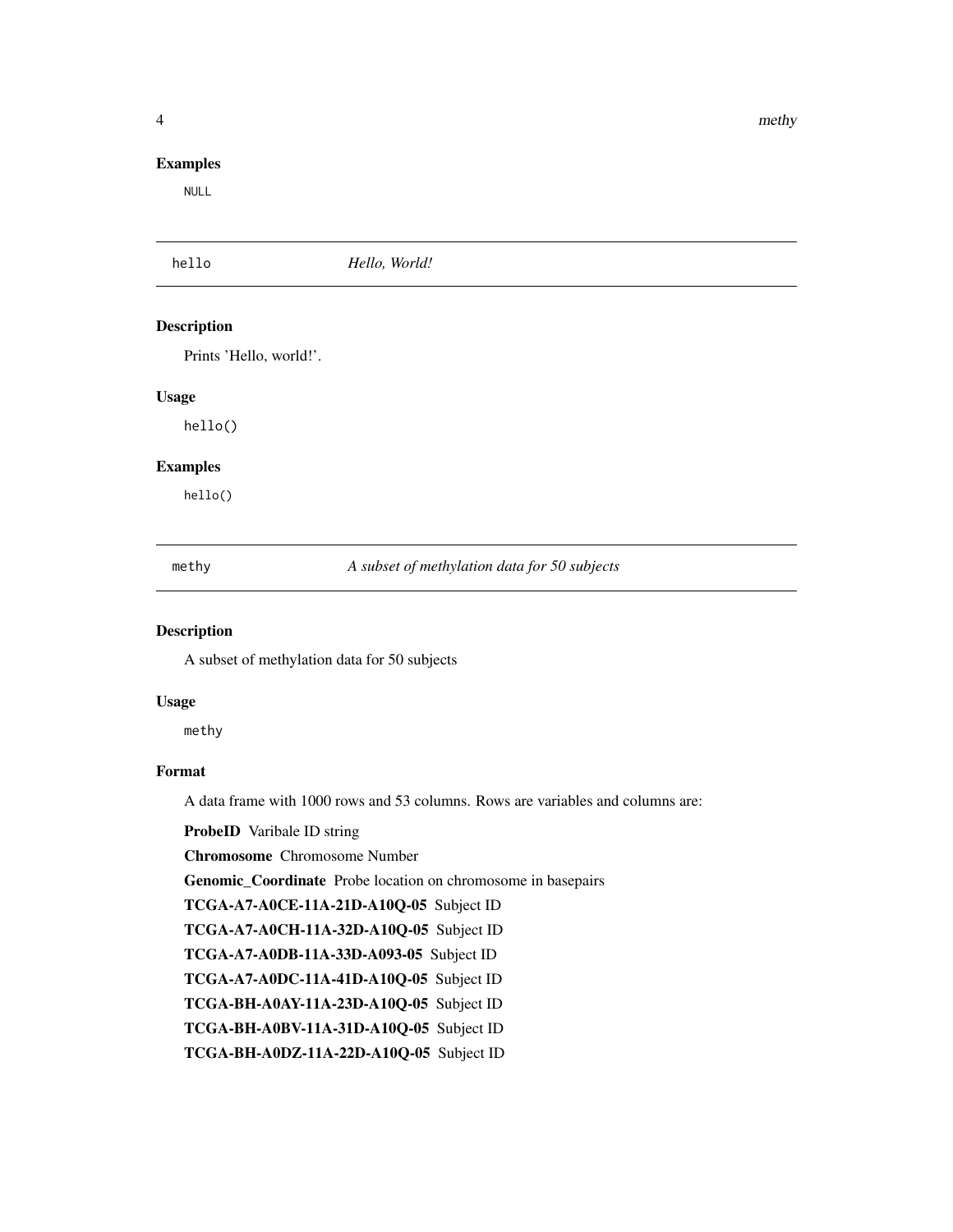TCGA-A2-A1FV-01A-11D-A13K-05 Subject ID TCGA-A2-A1FW-01A-11D-A13K-05 Subject ID TCGA-A2-A1FX-01A-11D-A13K-05 Subject ID TCGA-A2-A1G0-01A-11D-A13K-05 Subject ID TCGA-A2-A1G1-01A-21D-A13K-05 Subject ID TCGA-A2-A1G4-01A-11D-A13K-05 Subject ID TCGA-A2-A1G6-01A-11D-A13K-05 Subject ID TCGA-A7-A13G-01A-11D-A13K-05 Subject ID TCGA-A7-A13G-01B-04D-A22R-05 Subject ID TCGA-A7-A13G-11A-51D-A13T-05 Subject ID TCGA-AO-A1KO-01A-31D-A13K-05 Subject ID TCGA-AO-A1KP-01A-11D-A13K-05 Subject ID TCGA-AO-A1KQ-01A-11D-A13K-05 Subject ID TCGA-AO-A1KS-01A-11D-A13K-05 Subject ID TCGA-AO-A1KT-01A-11D-A13K-05 Subject ID TCGA-AQ-A1H2-01A-11D-A13K-05 Subject ID TCGA-AQ-A1H3-01A-31D-A13K-05 Subject ID TCGA-B6-A1KC-01A-11D-A13K-05 Subject ID TCGA-B6-A1KC-01B-11D-A161-05 Subject ID TCGA-B6-A1KF-01A-11D-A13K-05 Subject ID TCGA-B6-A1KN-01A-11D-A13K-05 Subject ID TCGA-BH-A1EN-01A-11D-A13K-05 Subject ID TCGA-BH-A1EN-11A-23D-A13T-05 Subject ID TCGA-BH-A1EX-01A-11D-A13K-05 Subject ID TCGA-BH-A1EY-01A-11D-A13K-05 Subject ID TCGA-BH-A1EY-11B-21D-A13T-05 Subject ID TCGA-BH-A1F2-01A-31D-A13K-05 Subject ID TCGA-BH-A1F2-11A-32D-A13T-05 Subject ID TCGA-BH-A1F5-01A-12D-A13K-05 Subject ID TCGA-BH-A1F5-11A-43D-A13T-05 Subject ID TCGA-BH-A1F6-01A-11D-A13K-05 Subject ID TCGA-BH-A1F6-11B-94D-A13T-05 Subject ID TCGA-BH-A1F8-01A-11D-A13K-05 Subject ID TCGA-BH-A1F8-11B-21D-A13T-05 Subject ID TCGA-BH-A1FB-01A-11D-A13K-05 Subject ID TCGA-BH-A1FB-11A-33D-A13T-05 Subject ID TCGA-BH-A1FC-01A-11D-A13K-05 Subject ID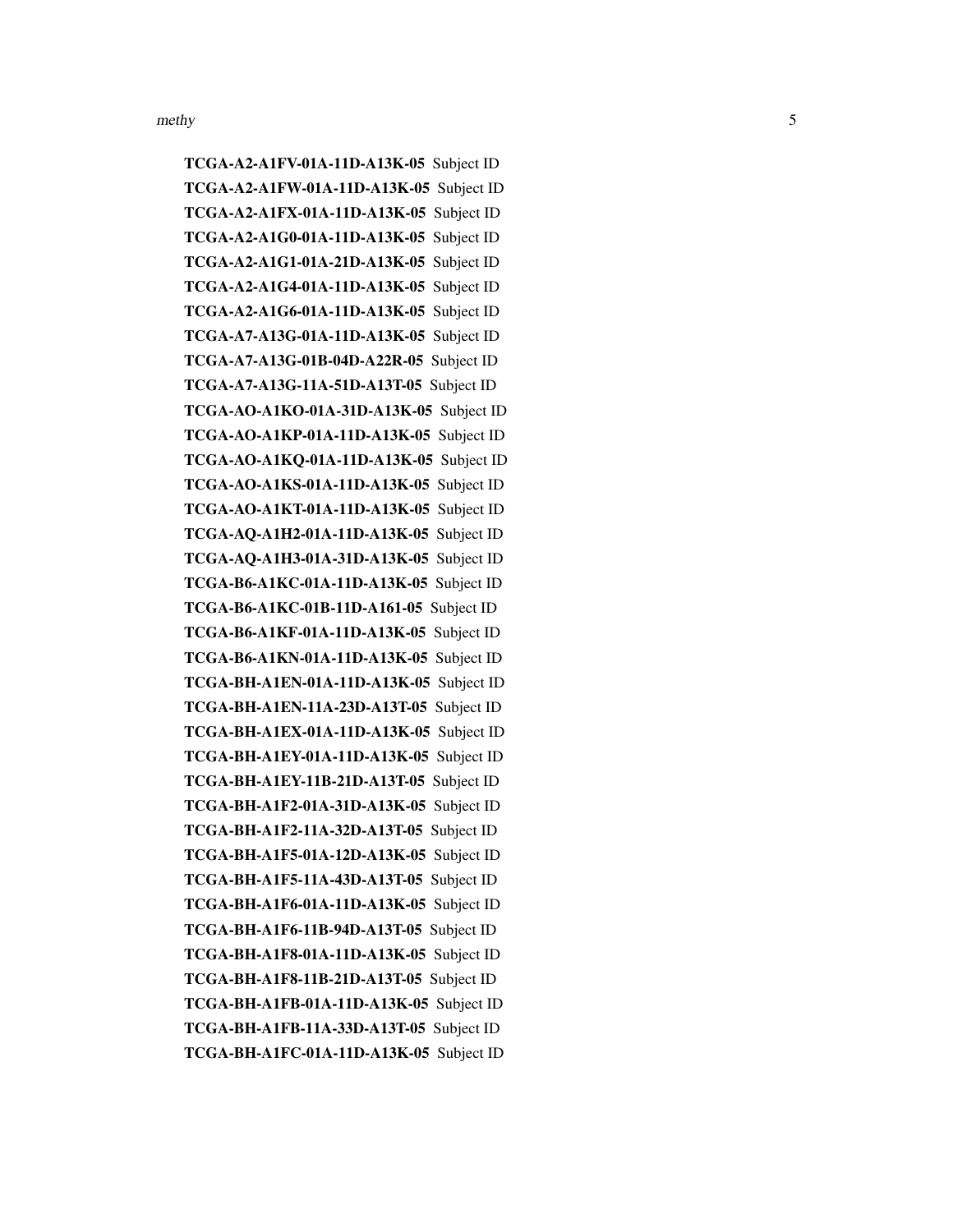<span id="page-5-0"></span>TCGA-BH-A1FC-11A-32D-A13T-05 Subject ID TCGA-BH-A1FD-01A-11D-A13K-05 Subject ID TCGA-BH-A1FD-11B-21D-A13T-05 Subject ID TCGA-BH-A1FE-01A-11D-A13K-05 Subject ID TCGA-BH-A1FE-06A-11D-A212-05 Subject ID TCGA-BH-A1FE-11B-14D-A13T-05 Subject ID

#### Source

<http://cancergenome.nih.gov/>

| MethyRegionPlot | Plots methylation data by Genomic Coordinates for a given chromo- |
|-----------------|-------------------------------------------------------------------|
|                 | somal region with cluster means overlayed for each subject.       |

#### Description

Plots methylation data by Genomic Coordinates for a given chromosomal region with cluster means overlayed for each subject.

#### Usage

```
MethyRegionPlot(X, Coord, Cluster, SubjInd = 1:3, Start, End)
```
#### Arguments

| X.      | A Subject by Probe data matrix for a single chromosome of CNV data        |
|---------|---------------------------------------------------------------------------|
| Coord   | A vector of Genomic Coordinates for a single chromosome                   |
| Cluster | Cluster labels for each probe.                                            |
| SubjInd | A vector of numeric indicies corresponding to the Subjects to be plotted. |
| Start   | Genomic Coordinate minimum                                                |
| End     | Genomic Coordinate maximum                                                |
|         |                                                                           |

```
library(dplyr)
library(tidyr)
data("methy")
methy <- methy[1:20,1:10]
Coordinates <- methy$Genomic_Coordinate
methy %>%
 tbl_df() %>%
 select(-Chromosome,-Genomic_Coordinate) %>%
 gather(Subject,Value,-ProbeID) %>%
 spread(ProbeID,Value) -> X
```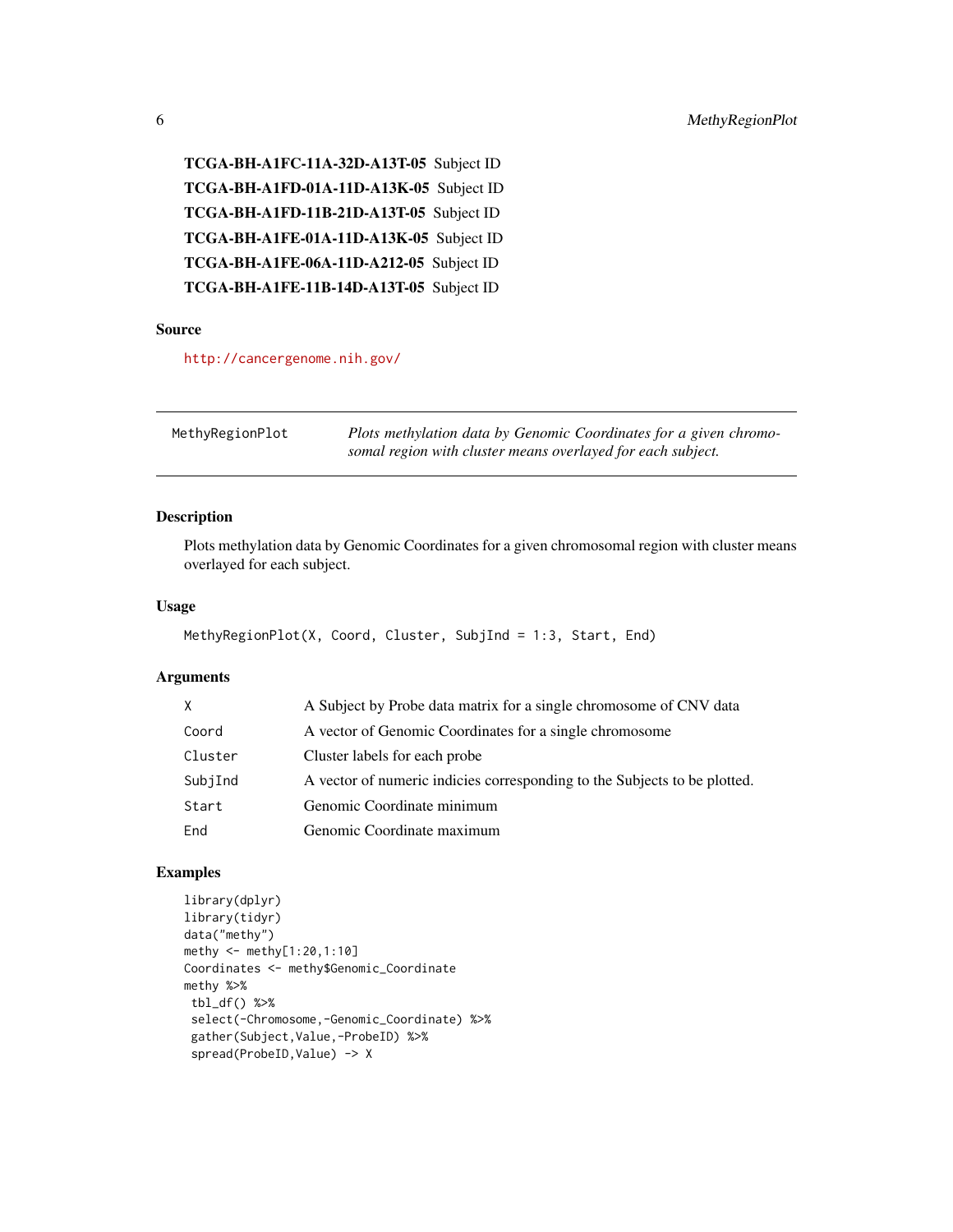```
SubjectLabels <- X$Subject
X \leftarrow X[, -1] %>% as.matrix()
nsubj <- nrow(X)
nprobes <- ncol(X)
nweights <- choose(nprobes,2)
diff.vals <- diff(Coordinates)
too.far <- diff.vals > 20000
sig = 1/5e3w.values <- exp(-sig*diff.vals)
w.values[too.far] = 0
verbose=TRUE
tol.\nbase = 1e-4tol.miss = 1e-4max.iter.base=5000
max.iter.miss=500
ngam = 20gamma.seq <- exp(seq(log(1e-1),log(1e1),length.out=ngam))
CVRes <- SpaCC_CV(X=t(scale(t(X),center=TRUE,scale=FALSE)),
                 w=w.values,
                 gamma.seq=gamma.seq,
                 nfolds=5,
                 nu=1/nsubj,
                 verbose=TRUE,
                 tol.base=tol.base,
                 tol.miss=tol.miss,
                 max.iter.base=max.iter.base,
                 max.iter.miss=max.iter.miss,
                 parallel=FALSE,frac = .1)
PlotCV(CVRes$ErrMat,gamma.seq = CVRes$gamma.seq,rule = 1)
best.gam <- GetGammaCV(CVRes$ErrMat,rule = 1,gamma.seq = CVRes$gamma.seq)
bo <-t(scale(t(X),center=TRUE,scale=FALSE))
bo[is.na(bo)] <- mean(bo,na.rm=TRUE)
Sol <- SpaCC_Missing(t(scale(t(X),center=TRUE,scale=FALSE)),
                        w.values,
                        gamma = best.gam,
                        nu=1/nsubj,
                        verbose=TRUE,
                        tol.base=tol.base,
                        tol.miss=tol.miss,
                        max.iter.base=max.iter.base,
                        max.iter.miss=max.iter.miss,
                        bo,
                        t(diff(t(bo))),
                        t(diff(t(bo))))
VThreshed <- Sol$V
clustsThreshed <- GetClusters(VThreshed)
NEstRegion <- length(unique(clustsThreshed$cluster))
NEstRegion
VThreshed <- ThreshV(Sol$V,X,mult = 1)
clustsThreshed <- GetClusters(VThreshed)
NEstRegion <- length(unique(clustsThreshed$cluster))
NEstRegion
```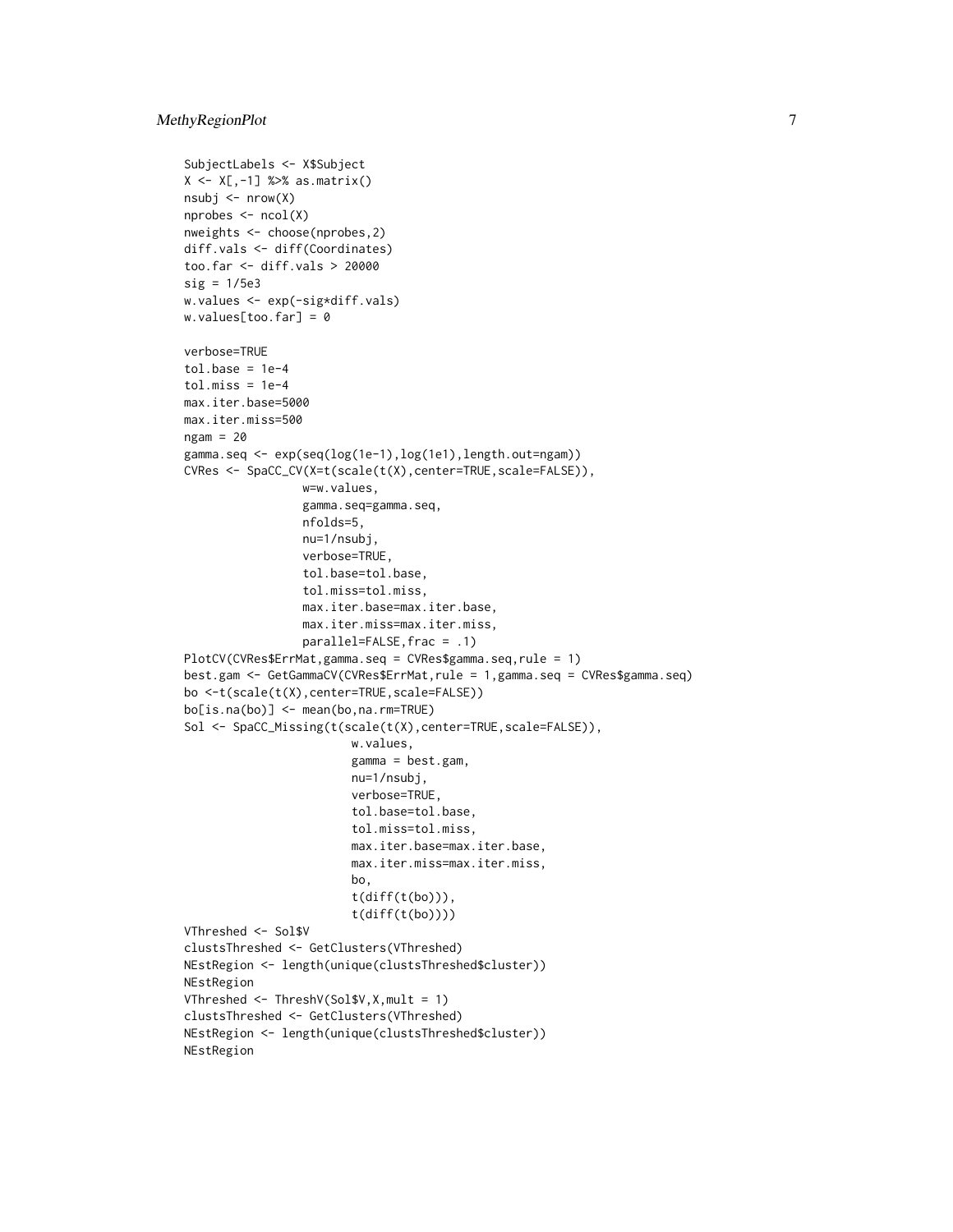<span id="page-7-0"></span>8 **8** PlotCV

```
start.coord <- 2e5
end.coord <- 4e5
MethyRegionPlot(X,Coordinates,clustsThreshed$cluster,SubjInd = 1:3,Start=start.coord,End=end.coord)
```
#### PlotCV *A function for plotting cross validation errors*

#### Description

A function for plotting cross validation errors

#### Usage

PlotCV(ErrMat, rule = 2, gamma.seq)

#### Arguments

| ErrMat    | A matrix of error outputted by SpaCC_CV        |
|-----------|------------------------------------------------|
| rule      | An interger indicating which CV rule to choose |
| gamma.seq | The sequence of regularization parameters      |

```
library(dplyr)
library(tidyr)
data("methy")
methy <- methy[1:20,1:10]
Coordinates <- methy$Genomic_Coordinate
methy %>%
tbl_df() %>%
 select(-Chromosome,-Genomic_Coordinate) %>%
 gather(Subject,Value,-ProbeID) %>%
 spread(ProbeID, Value) -> X
SubjectLabels <- X$Subject
X <- X[,-1] %>% as.matrix()
nsubj \leq -nrow(X)nprobes < -ncol(X)nweights <- choose(nprobes,2)
diff.vals <- diff(Coordinates)
too.far <- diff.vals > 20000
sig = 1/5e3
w.values <- exp(-sig*diff.vals)
w.values[too.far] = 0
verbose=TRUE
tol.\nbase = 1e-4tol.miss = 1e-4max.iter.base=5000
```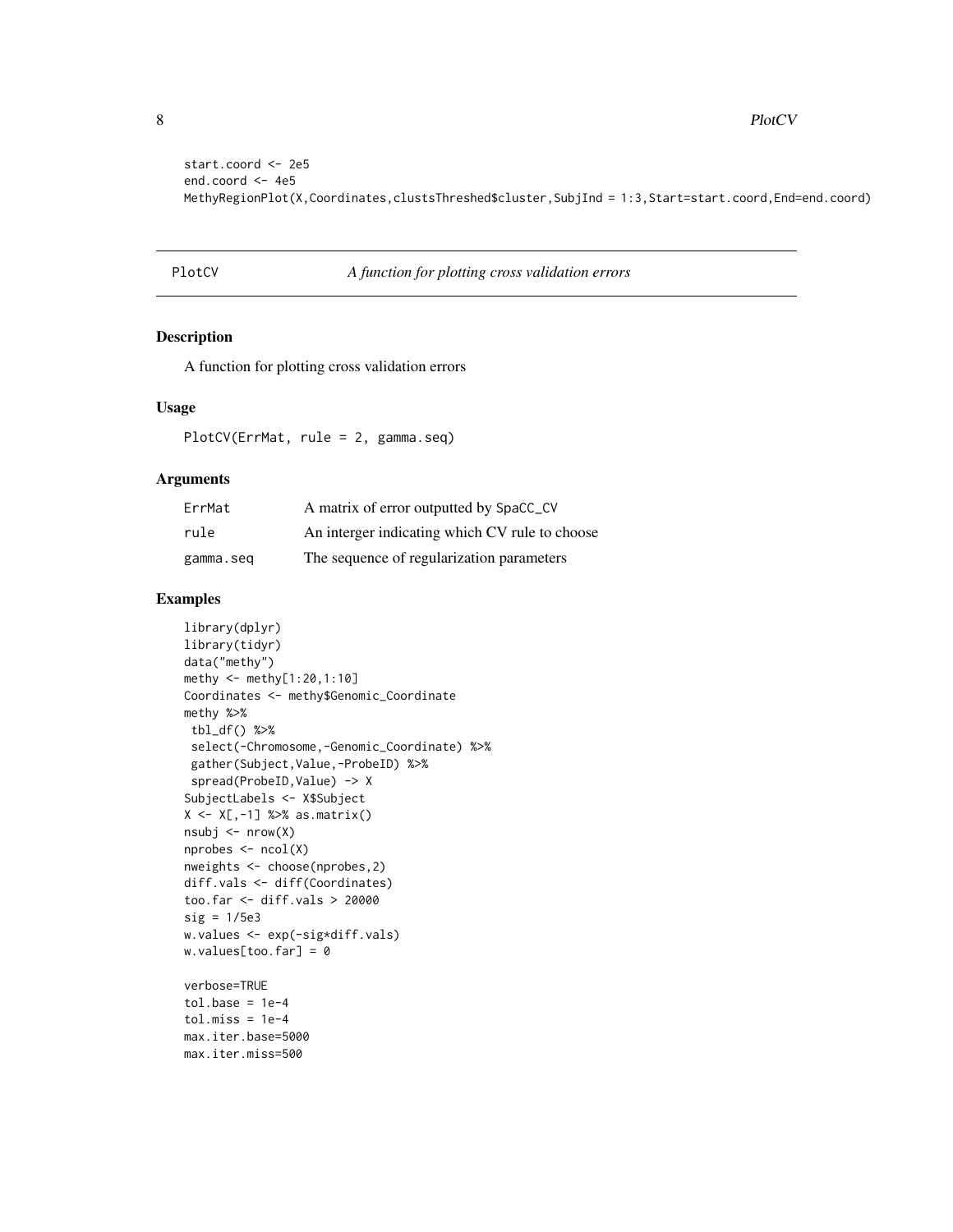#### <span id="page-8-0"></span> $SpaCC$  9

```
ngam = 20gamma.seq <- exp(seq(log(1e-1),log(1e1),length.out=ngam))
CVRes <- SpaCC_CV(X=t(scale(t(X),center=TRUE,scale=FALSE)),
                 w=w.values,
                 gamma.seq=gamma.seq,
                 nfolds=5,
                 nu=1/nsubj,
                 verbose=TRUE,
                 tol.base=tol.base,
                 tol.miss=tol.miss,
                 max.iter.base=max.iter.base,
                 max.iter.miss=max.iter.miss,
                 parallel=FALSE,frac = 1)
PlotCV(CVRes$ErrMat,gamma.seq = CVRes$gamma.seq,rule = 1)
```
SpaCC *Base function for computing SpaCC solution for single regularization value.*

#### Description

Base function for computing SpaCC solution for single regularization value.

#### Usage

SpaCC(X, w, gamma, nu, verbose, tol, maxiter, Uinit, Vinit, Laminit)

#### Arguments

| $\times$ | A subject $(n)$ by probe $(p)$ data matrix                          |
|----------|---------------------------------------------------------------------|
| W        | A vector weights for adjacent probes. Should have length nprobes -1 |
| gamma    | A scalar value for the regularization parameter                     |
| nu       | A scalar value for the step size in AMA algorithm                   |
| verbose  | Logical value whether progress should be printed                    |
| tol      | A scalar value for convergence tolerance.                           |
| maxiter  | Maximum number of iterations                                        |
| Uinit    | A matrix used for warm starts with U                                |
| Vinit    | A matrix used for warm start with V                                 |
| Laminit  | A matrix used for warm starts with Lam                              |

#### Value

An RcppArmadillo field object. Has three components, each holds the U,V, and Lam matrix for the current regularization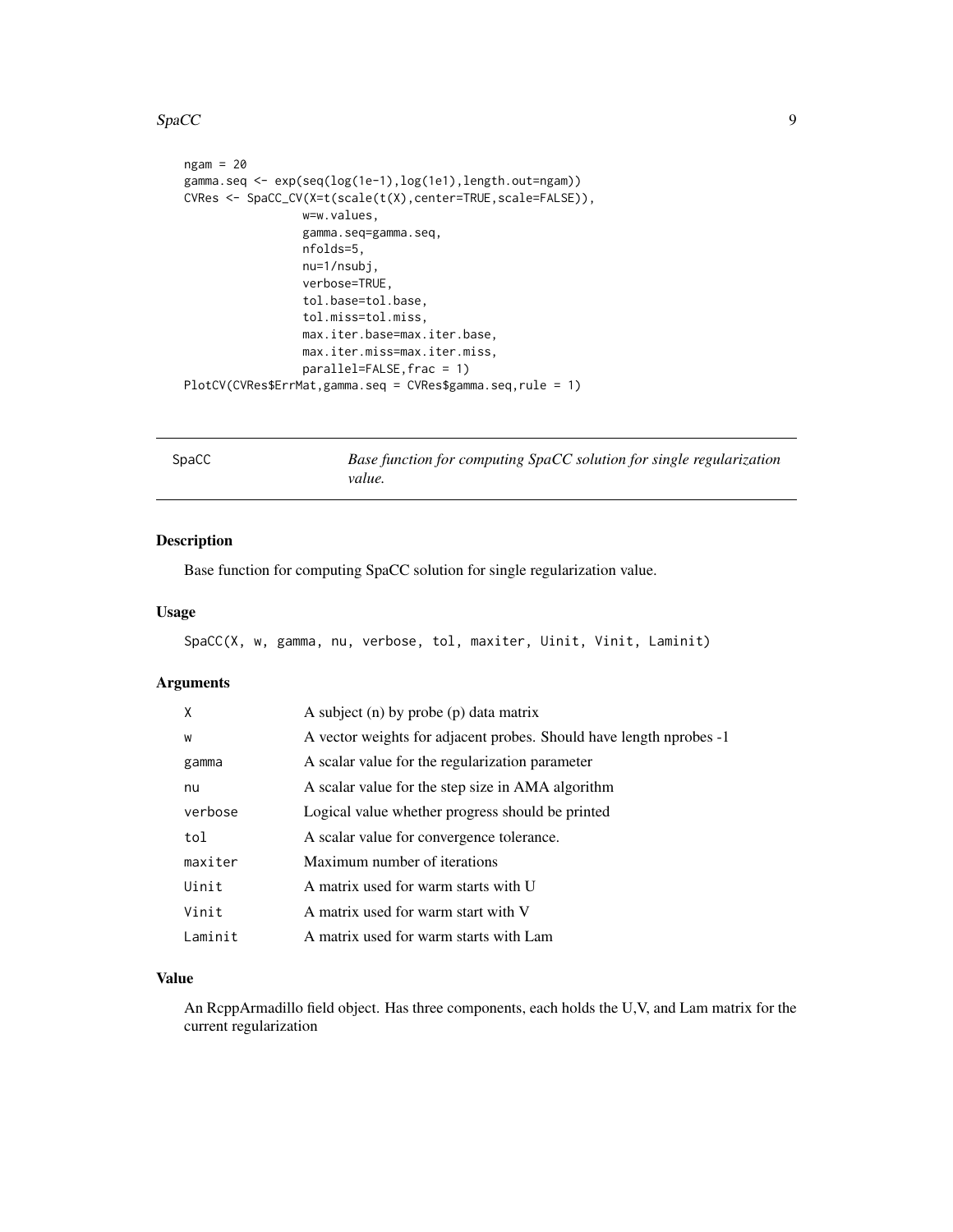<span id="page-9-0"></span>

#### Description

Perform Cross Validation to select gamma/sparsity level

#### Usage

```
SpaCC_CV(X, w, gamma.seq, nfolds = 5, nu = 1/nrow(X), verbose = FALSE,
  tol.\text{base} = 1e-04, tol.\text{miss} = 1e-04, max.iter.\text{base} = 5000,max.iter.miss = 500, parallel = FALSE, frac = 1)
```
#### Arguments

| X             | A subject $(n)$ by variable $(p)$ matrix; the data                        |
|---------------|---------------------------------------------------------------------------|
| W             | A vector of length p-1; weights for clustering                            |
| gamma.seq     | A vector of positive scalars; regularization parameter sequence           |
| nfolds        | A positive scalar; number of cross validation folds                       |
| nu            | A positive scalar; augmented Lagrangian paramter                          |
| verbose       | Logical; should messages be printed?                                      |
| tol.base      | A small positive scalar; convergence tolerance for base SpaCC problem.    |
| tol.miss      | A small positive scalar; convergence tolerance for missing data problem.  |
| max.iter.base | A positive integer; maximum number of iterations for base SpaCC problem   |
| max.iter.miss | A positive integer; maximum number of iterations for missing data problem |
| parallel      | A logical; should CV paths be done in parallel?                           |
| frac          | A positive scalar between 0 and 1; fraction of hold out set to utilize    |

#### Value

A list with elements: ErrMat - a length(gamma.seq) by nfold matrix containing error on out of fold data; SpMat - a length(gamma.seq) by nfold matrix containing sparsity levels; gamma.seq - original gamma.seq sorted largest to smallest

```
library(dplyr)
library(tidyr)
data("methy")
methy <- methy[1:20,1:10]
Coordinates <- methy$Genomic_Coordinate
methy %>%
 tbl_df() %>%
 select(-Chromosome,-Genomic_Coordinate) %>%
 gather(Subject,Value,-ProbeID) %>%
```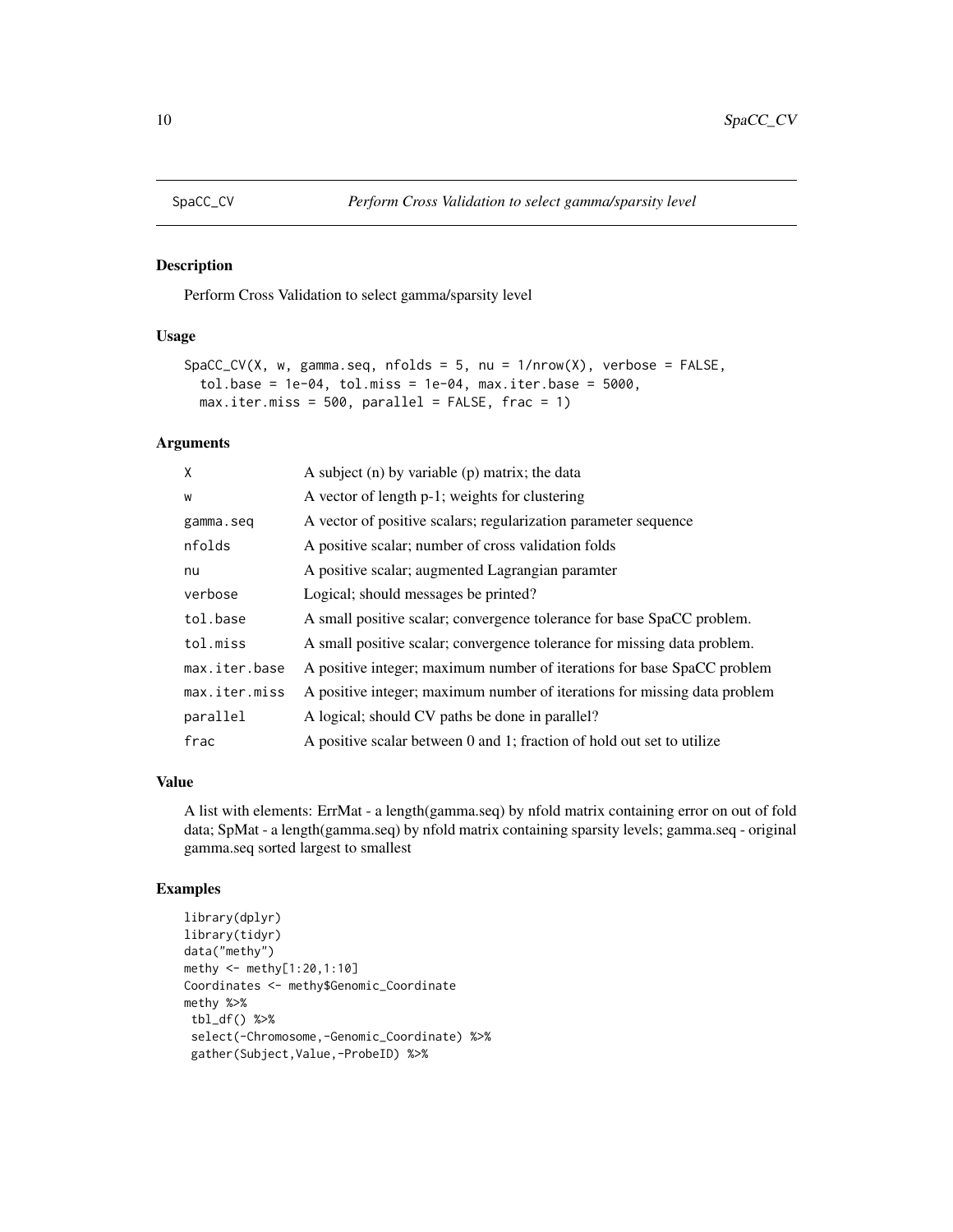```
spread(ProbeID,Value) -> X
SubjectLabels <- X$Subject
X <- X[,-1] %>% as.matrix()
nsubj < - nrow(X)nprobes <- ncol(X)
nweights <- choose(nprobes,2)
diff.vals <- diff(Coordinates)
too.far <- diff.vals > 20000
sig = 1/5e3w.values <- exp(-sig*diff.vals)
w.values[too.far] = 0
verbose=TRUE
tol.\text{base} = 1e-4tol.miss = 1e-4max.iter.base=5000
max.iter.miss=500
ngam = 20
gamma.seq <- exp(seq(log(1e-1),log(1e1),length.out=ngam))
CVRes <- SpaCC_CV(X=t(scale(t(X),center=TRUE,scale=FALSE)),
                 w=w.values,
                 gamma.seq=gamma.seq,
                 nfolds=5,
                 nu=1/nsubj,
                 verbose=TRUE,
                 tol.base=tol.base,
                 tol.miss=tol.miss,
                 max.iter.base=max.iter.base,
                 max.iter.miss=max.iter.miss,
                 parallel=FALSE,frac = 1)
```
SpaCC\_Methy *Performs Spatial Convex Clustering for methylation data*

#### Description

Performs Spatial Convex Clustering for methylation data

#### Usage

```
SpaCC_Methy(X, Coordinates, gamma.seq, dist.cutoff = 20000, sig = 1/5000,
  weights = NULL, center = TRUE, scale = FALSE, nfolds = 5, nu = NULL,
  tol.\text{base} = 1e-04, tol.\text{miss} = 1e-04, max.iter.\text{base} = 5000,max. iter.miss = 500, frac = 0.1, parallel = FALSE, gamma. rule = 2,
  thresh.mult = 1, thresh.value = NULL)
```
#### Arguments

X A subject (n) by variable (p) matrix; the data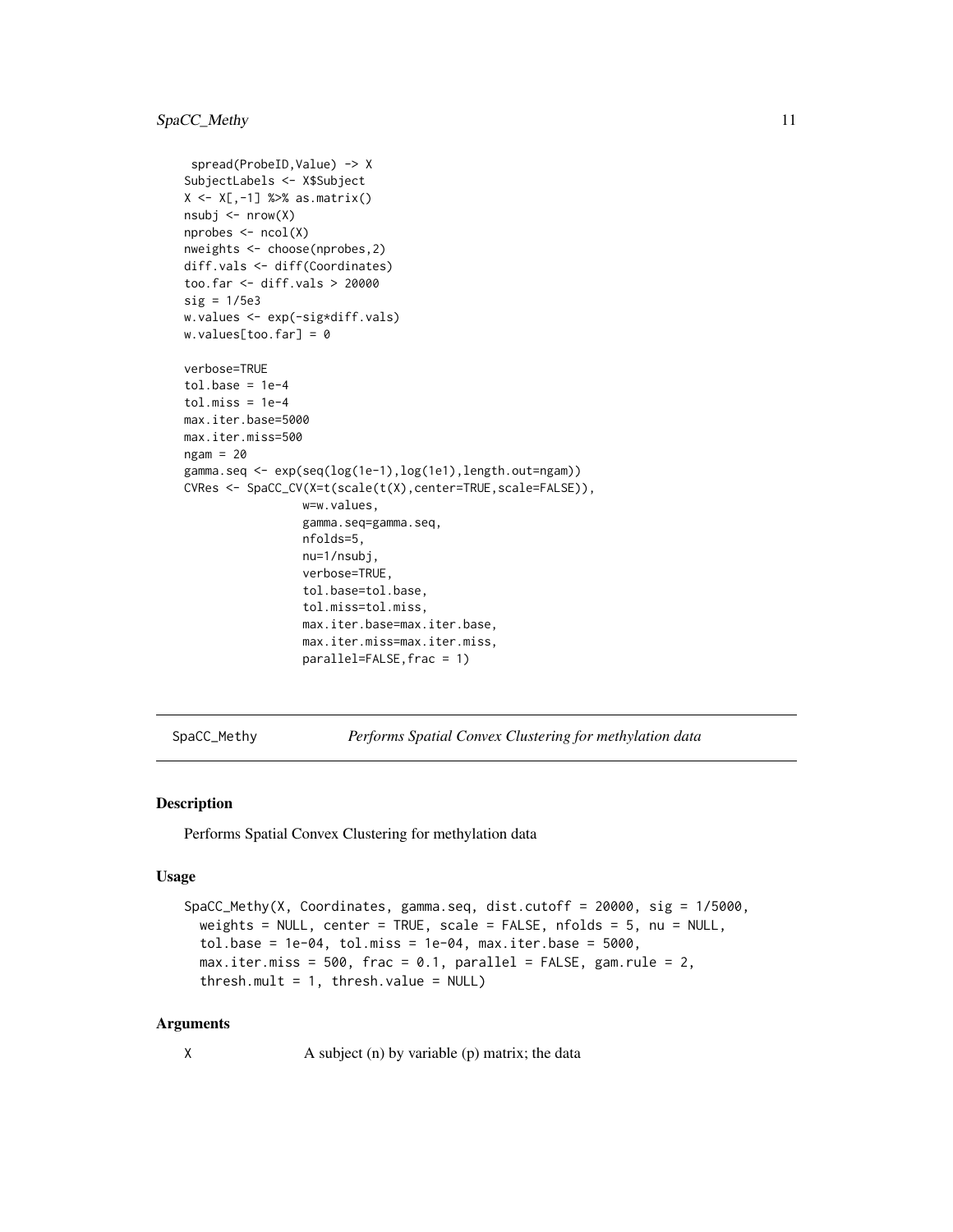| Coordinates   | a vector listing genomic coordinates                   |
|---------------|--------------------------------------------------------|
| gamma.seq     | a vector of regularization parameters                  |
| dist.cutoff   | maximum distance at which probes should be regularized |
| sig           | positive scalar controling spatial weight decay        |
| weights       | a vector of spatial weights                            |
| center        | should data be centered                                |
| scale         | should data be scaled                                  |
| nfolds        | number of folds for cross validation                   |
| nu            | parameter for augmented lagrangian                     |
| tol.base      | tolerance level for base function                      |
| tol.miss      | tolerance for missing function                         |
| max.iter.base | maximum number of iterations for base function         |
| max.iter.miss | maximum number of iterations for missing function      |
| frac          | fration of fold to use for cross validation            |
| parallel      | should algorithm be run in parallel                    |
| gam.rule      | cross validation rule                                  |
| thresh.mult   | multiplier for threshold value                         |
| thresh.value  | value of threshold                                     |

#### Value

Labels a vector of cluster labels

```
data("methy")
methy <- methy[1:20,1:10]
library(dplyr)
library(tidyr)
Coordinates <- methy$Genomic_Coordinate
methy %>%
tbl_df() %>%
select(-Chromosome,-Genomic_Coordinate) %>%
gather(Subject,Value,-ProbeID) %>%
spread(ProbeID, Value) -> X
SubjectLabels <- X$Subject
X <- X[,-1] %>% as.matrix()
verbose=TRUE
tol.\text{base} = 1e-4tol.miss = 1e-4max.iter.base=5000
max.iter.miss=500
ngam = 20gamma.seq <- exp(seq(log(1e-1),log(1e1),length.out=ngam))
ClusterLabels \leq SpaCC_Methy(X = X, Coordinates = Coordinates, gamma.seq = gamma.seq)
```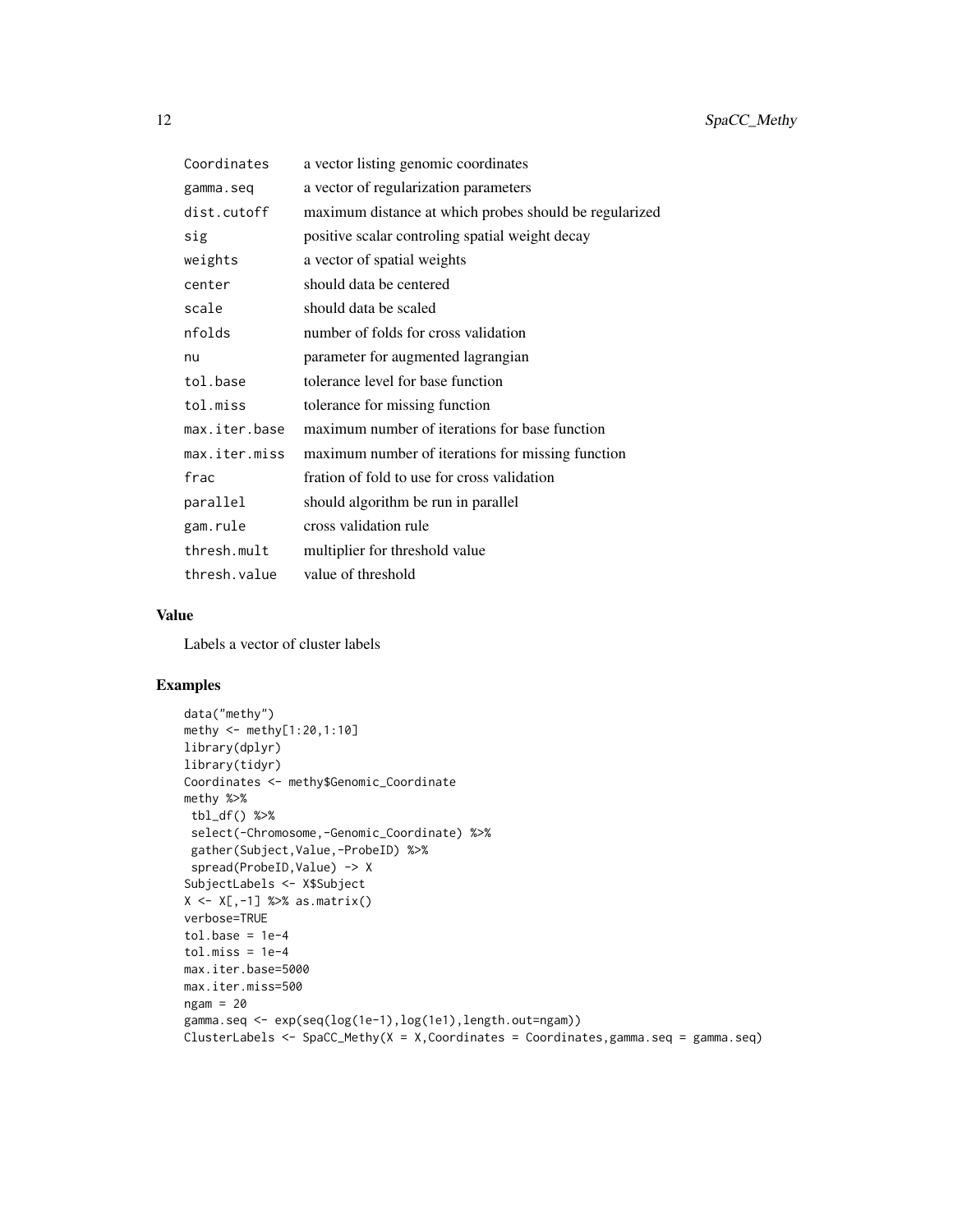<span id="page-12-0"></span>

#### Description

Solve Spatial Convex Clustering problem for missing data

#### Usage

```
SpaCC_Missing(X, w, gamma, nu = 1/nrow(X), verbose = FALSE,
  tol.\text{base} = 1e-04, tol.\text{miss} = 1e-04, max.iter.\text{base} = 5000,max.iter.miss = 500, Uinit, Vinit, Laminit)
```
#### Arguments

| X             | A subject $(n)$ by variable $(p)$ matrix; the data                        |
|---------------|---------------------------------------------------------------------------|
| W             | A vector of length p-1; weights for clustering                            |
| gamma         | A positive scalar; regularization parameter                               |
| nu            | A positive scalar; augmented Lagrangian paramter                          |
| verbose       | Logical; should messages be printed?                                      |
| tol.base      | A small positive scalar; convergence tolerance for base SpaCC problem.    |
| tol.miss      | A small positive scalar; convergence tolerance for missing data problem.  |
| max.iter.base | A positive integer; maximum number of iterations for base SpaCC problem   |
| max.iter.miss | A positive integer; maximum number of iterations for missing data problem |
| Uinit         | An n by p matrix; initial value for U                                     |
| Vinit         | An n by p-1 matrix; initial value for V                                   |
| Laminit       | An n by p-1 matrix; initial value for Lam                                 |

#### Value

A list with elements U,V, and Lam

```
library(dplyr)
library(tidyr)
data("methy")
methy <- methy[1:20,1:10]
Coordinates <- methy$Genomic_Coordinate
methy %>%
  tbl_df() %>%
  select(-Chromosome,-Genomic_Coordinate) %>%
  gather(Subject,Value,-ProbeID) %>%
  spread(ProbeID, Value) -> X
SubjectLabels <- X$Subject
```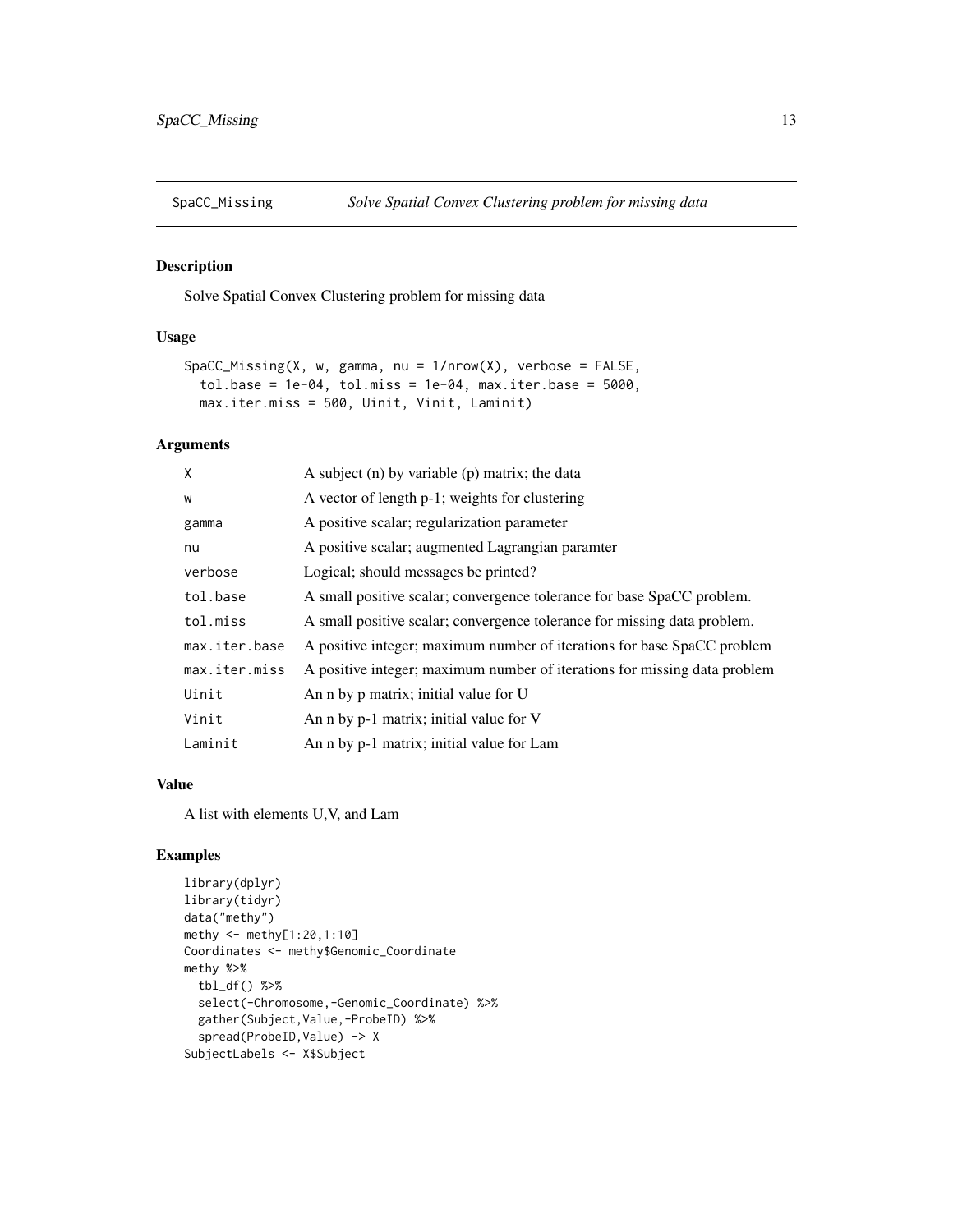```
X \leftarrow X[, -1] %>% as.matrix()
X[1:5,1:5]
nsubj <- nrow(X)
nprobes <- ncol(X)
nweights <- choose(nprobes,2)
diff.vals <- diff(Coordinates)
too.far <- diff.vals > 20000
sig = 1/5e3
w.values <- exp(-sig*diff.vals)
w.values[too.far] = 0
verbose=TRUE
tol.\nbase = 1e-4tol.miss = 1e-4max.iter.base=5000
max.iter.miss=500
bo <-t(scale(t(X),center=TRUE,scale=FALSE))
bo[is.na(bo)] <- mean(bo,na.rm=TRUE)
best.gam = 1
Sol <- SpaCC_Missing(t(scale(t(X),center=TRUE,scale=FALSE)),
                         w.values,
                          gamma = best.gam,
                         nu=1/nsubj,
                          verbose=TRUE,
                          tol.base=tol.base,
                          tol.miss=tol.miss,
                          max.iter.base=max.iter.base,
                         max.iter.miss=max.iter.miss,
                         bo,
                          t(diff(t(bo))),
                          t(diff(t(bo))))
```
SpaCC\_Path *Solve Spatial Convex Clustering problem for path of regularization parameters*

#### Description

Solve Spatial Convex Clustering problem for path of regularization parameters

#### Usage

```
SpaCC_Path(X, w, gamma.seq, nu = 1/nrow(X), verbose = FALSE,
  tol.\nbase = 1e-04, tol.\nmiss = 1e-04, max.iter.\nbase = 5000,max.iter.miss = 500)
```
#### Arguments

X A subject (n) by variable (p) matrix; the data

<span id="page-13-0"></span>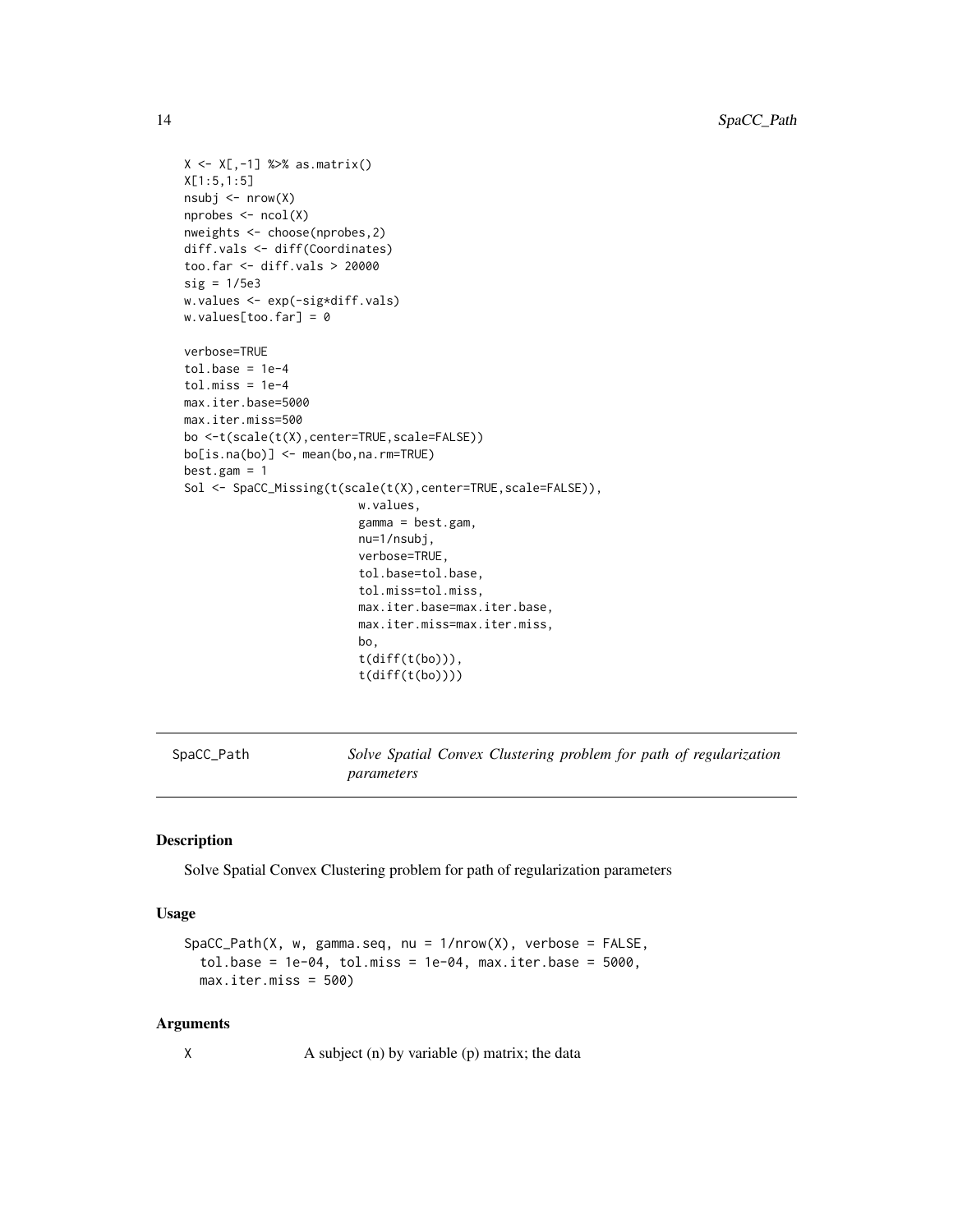<span id="page-14-0"></span>

| W             | A vector of length p-1; weights for clustering                            |
|---------------|---------------------------------------------------------------------------|
| gamma.seq     | A vector of positive scalars; regularization parameter sequence           |
| nu            | A positive scalar; augmented Lagrangian paramter                          |
| verbose       | Logical; should messages be printed?                                      |
| tol.base      | A small positive scalar; convergence tolerance for base SpaCC problem.    |
| tol.miss      | A small positive scalar; convergence tolerance for missing data problem.  |
| max.iter.base | A positive integer; maximum number of iterations for base SpaCC problem   |
| max.iter.miss | A positive integer; maximum number of iterations for missing data problem |

#### Value

A list with elements UPath, VPath, LamPath, and gamma.seq

#### Examples

NULL

| SpaCC_Path_Parallel | Solve Spatial Convex Clustering problem for path of regularization |
|---------------------|--------------------------------------------------------------------|
|                     | <i>parameters in parallel</i>                                      |

#### Description

Solve Spatial Convex Clustering problem for path of regularization parameters in parallel

#### Usage

```
SpaCC_Path_Parallel(X, w, gamma.seq, nu = 1/nrow(X), verbose = FALSE,
  tol.\text{base} = 1e-04, tol.\text{miss} = 1e-04, max.\text{iter}.\text{base} = 5000,max.iter.miss = 500, ncores = 2)
```
#### Arguments

| X             | A subject $(n)$ by variable $(p)$ matrix; the data                        |
|---------------|---------------------------------------------------------------------------|
| W             | A vector of length p-1; weights for clustering                            |
| gamma.seg     | A vector of positive scalars; regularization parameter sequence           |
| nu            | A positive scalar; augmented Lagrangian paramter                          |
| verbose       | Logical; should messages be printed?                                      |
| tol.base      | A small positive scalar; convergence tolerance for base SpaCC problem.    |
| tol.miss      | A small positive scalar; convergence tolerance for missing data problem.  |
| max.iter.base | A positive integer; maximum number of iterations for base SpaCC problem   |
| max.iter.miss | A positive integer; maximum number of iterations for missing data problem |
| ncores        | A positive integer; number of cores to use                                |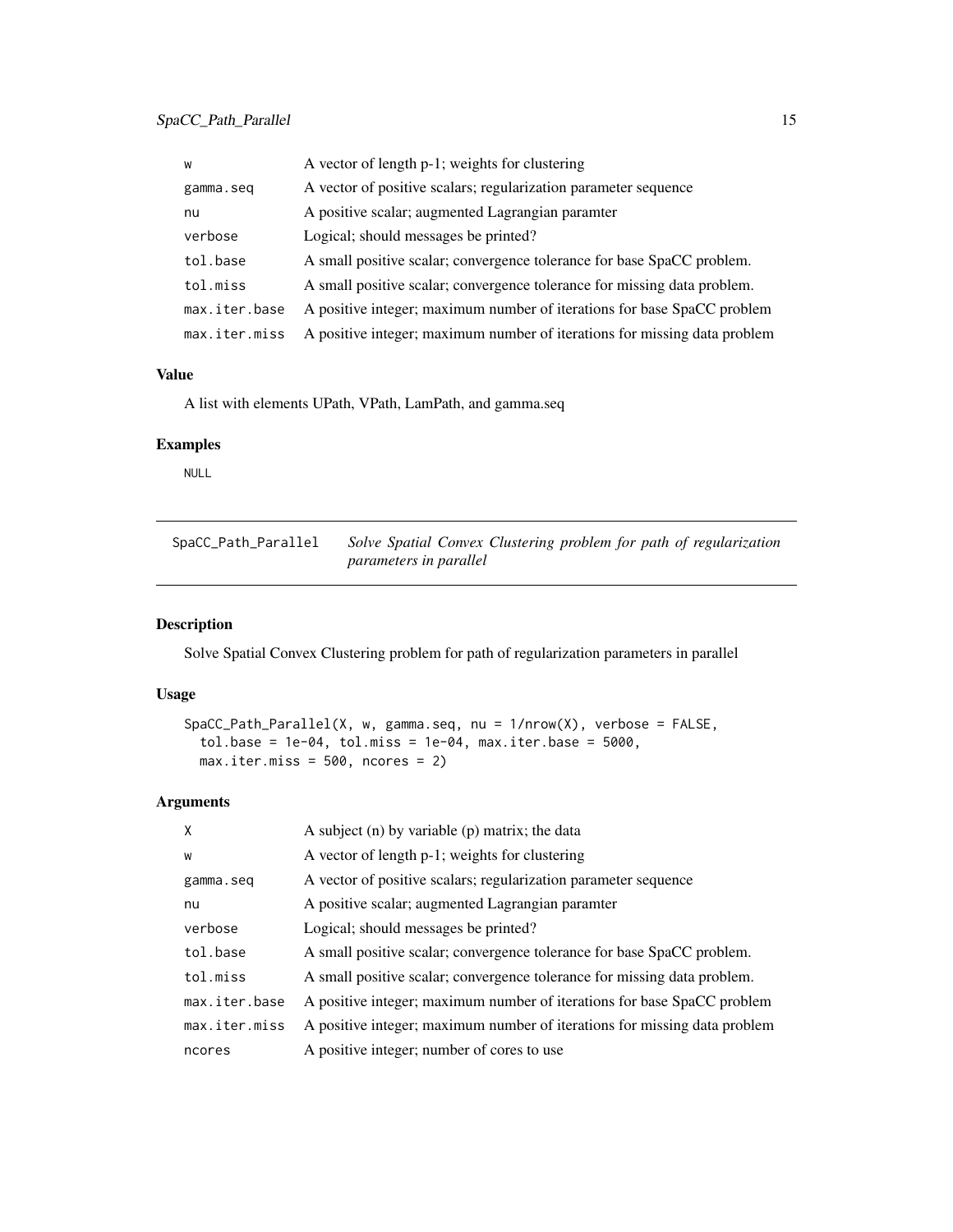#### <span id="page-15-0"></span>Value

A list with elements UPath, VPath, LamPath, and gamma.seq

#### Examples

NULL

ThreshV *Threshold differences*

#### Description

Threshold differences

#### Usage

ThreshV(V, X, mult = 1, thresh.value =  $NULL$ )

#### Arguments

| -V           | an n x p-1 matrix of differences         |
|--------------|------------------------------------------|
| X            | an n x p matrix                          |
| mult         | scalar to multiply standard deviation    |
| thresh.value | optional user specified threshold value. |

#### Value

VThreshed an n x p-1 matrix of thresholded differences

#### Examples

NULL